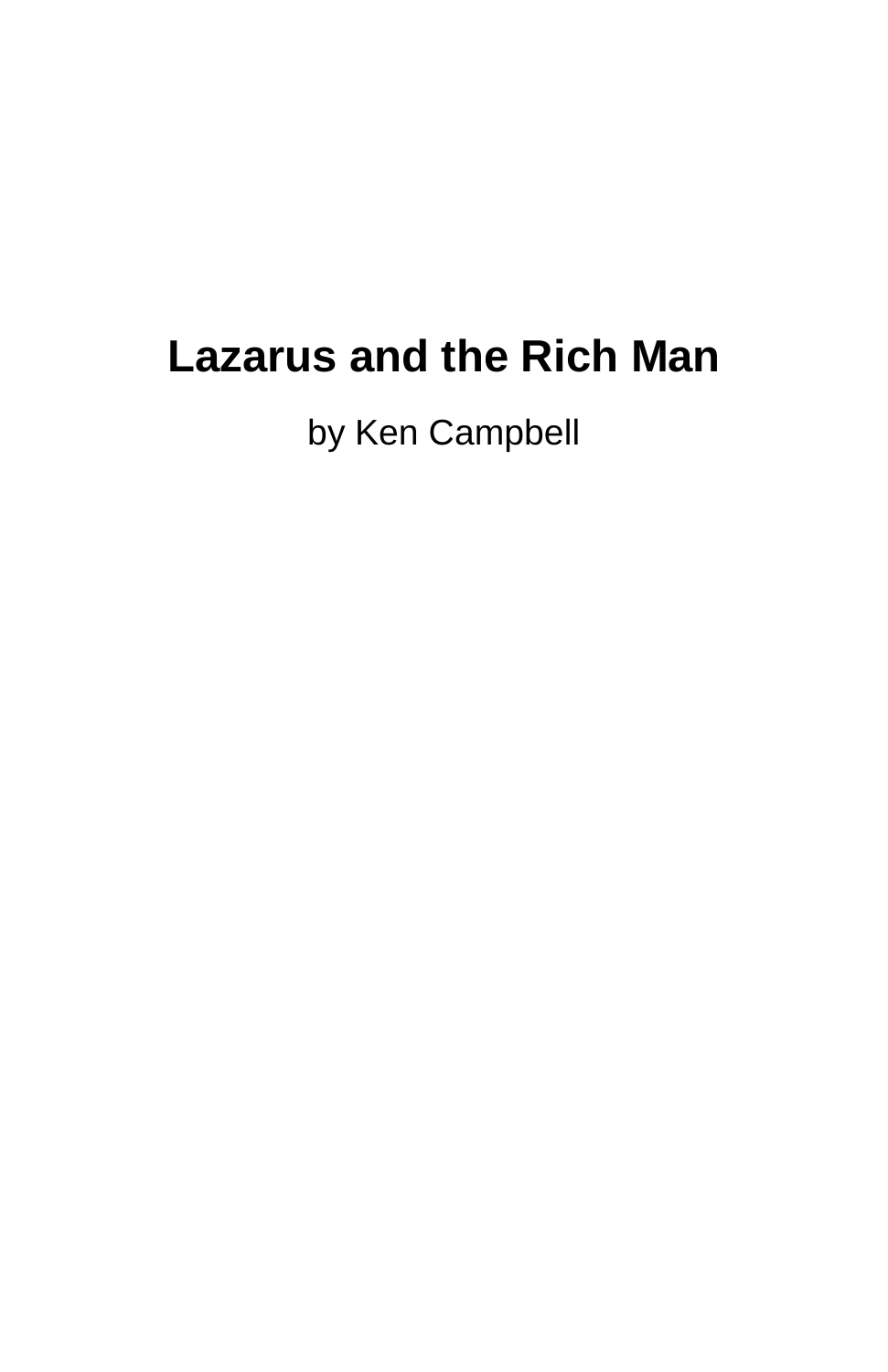# **Lazarus and the Rich Man Text: Luke 16:19-31 King James Version (KJV)**

19 There was a certain rich man, which was clothed in purple and fine linen, and fared sumptuously every day:

20 And there was a certain beggar named Lazarus, which was laid at his gate, full of sores,

21 And desiring to be fed with the crumbs which fell from the rich man's table: moreover the dogs came and licked his sores.

22 And it came to pass, that the beggar died, and was carried by the angels into Abraham's bosom: the rich man also died, and was buried;

23 And in hell he lift up his eyes, being in torments, and seeth Abraham afar off, and Lazarus in his bosom.

24 And he cried and said, Father Abraham, have mercy on me, and send Lazarus, that he may dip the tip of his finger in water, and cool my tongue; for I am tormented in this flame.

25 But Abraham said, Son, remember that thou in thy lifetime receivedst thy good things, and likewise Lazarus evil things: but now he is comforted, and thou art tormented.

26 And beside all this, between us and you there is a great gulf fixed: so that they which would pass from hence to you cannot; neither can they pass to us, that would come from thence.

27 Then he said, I pray thee therefore, father, that thou wouldest send him to my father's house:

28 For I have five brethren; that he may testify unto them, lest they also come into this place of torment.

29 Abraham saith unto him, They have Moses and the prophets; let them hear them.

30 And he said, Nay, father Abraham: but if one went unto them from the dead, they will repent.

31 And he said unto him, If they hear not Moses and the prophets, neither will they be persuaded, though one rose from the dead.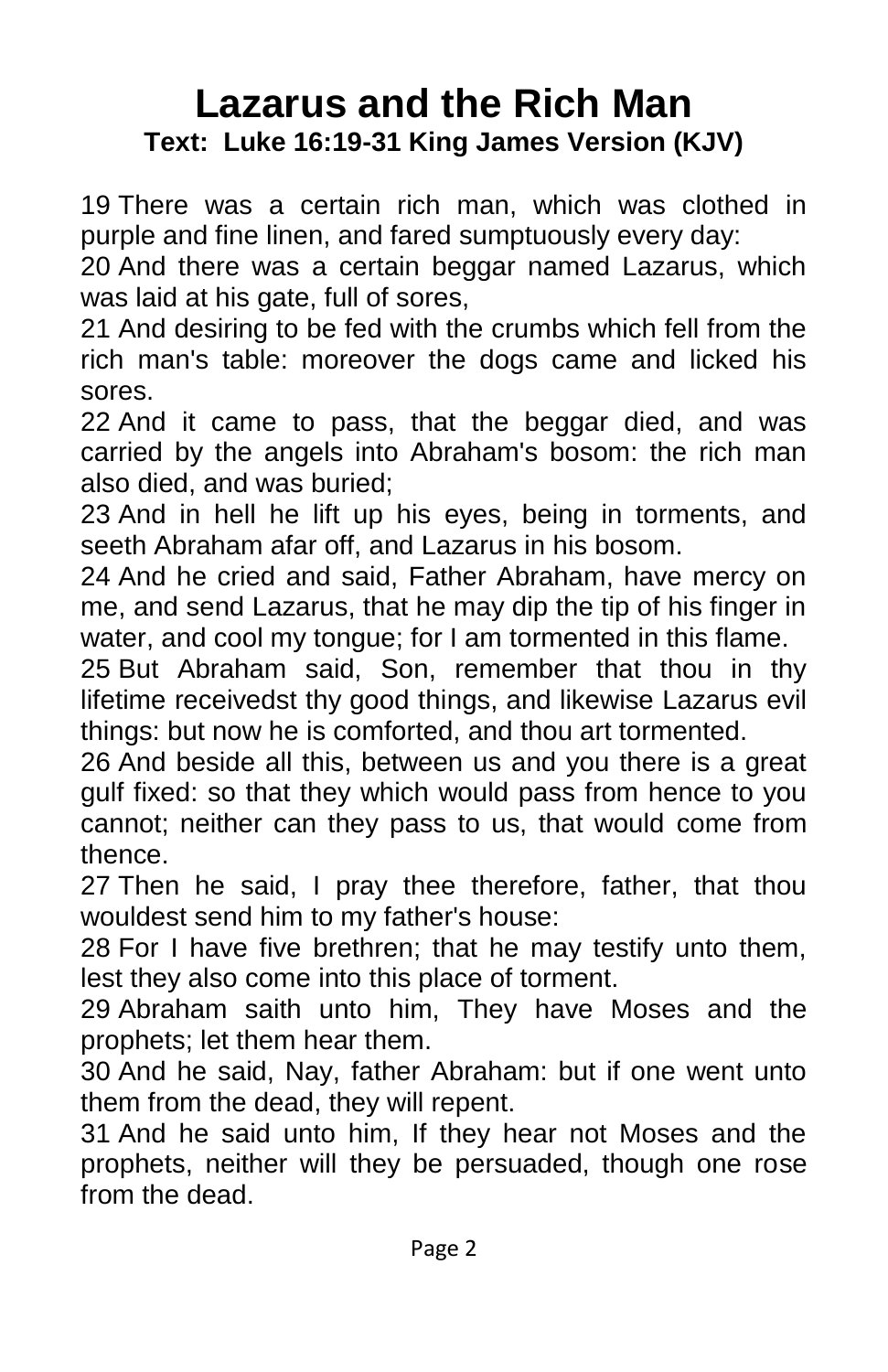These are certain individuals. This not a parable, it is a specific example.

Many Bible commentaries consider this passage to be a parable. However, I think that Jesus is giving us a specific example of a certain rich man and a certain poor man, named Lazarus. From God's perspective, He sees everything, He knows everything, He has limitless specific examples from which to draw.

# Verse 19

(19) There was a certain rich man, which was clothed in purple and fine linen, and fared sumptuously every day:

Even the color was expensive. Tyrian purple, from the city of Tyre in present day Lebanon, was made from the mucous of the gland of a shell fish or sea snail commonly called a murex and an incredible amount was needed to yield just a tiny amount of dye. Purple was a big deal, very expensive. It was a symbol of wealth and power. There were a number of cities in the Mediterranean known for this expensive industry. Lydia of Thyatira was a seller of purple. She was a servant of God and used a portion of her income to support the missionary efforts of the early church.

Cleopatra, the queen of Egypt showed her extreme wealth by having the sails on her ships dyed with Tyrian purple.

Julius Caesar went down to Egypt and caught the purple fashion trend. After visiting Cleopatra with her purple sails and furniture, he came home with a purple toga, which he decreed that only he could wear, a purple monopoly.

However, someone else wore purple. In John 19:1-6 we read, "(1) Then Pilate therefore took Jesus, and scourged him. (2) And the soldiers platted a crown of thorns, and put it on his head, and they put on him a purple robe, (3) And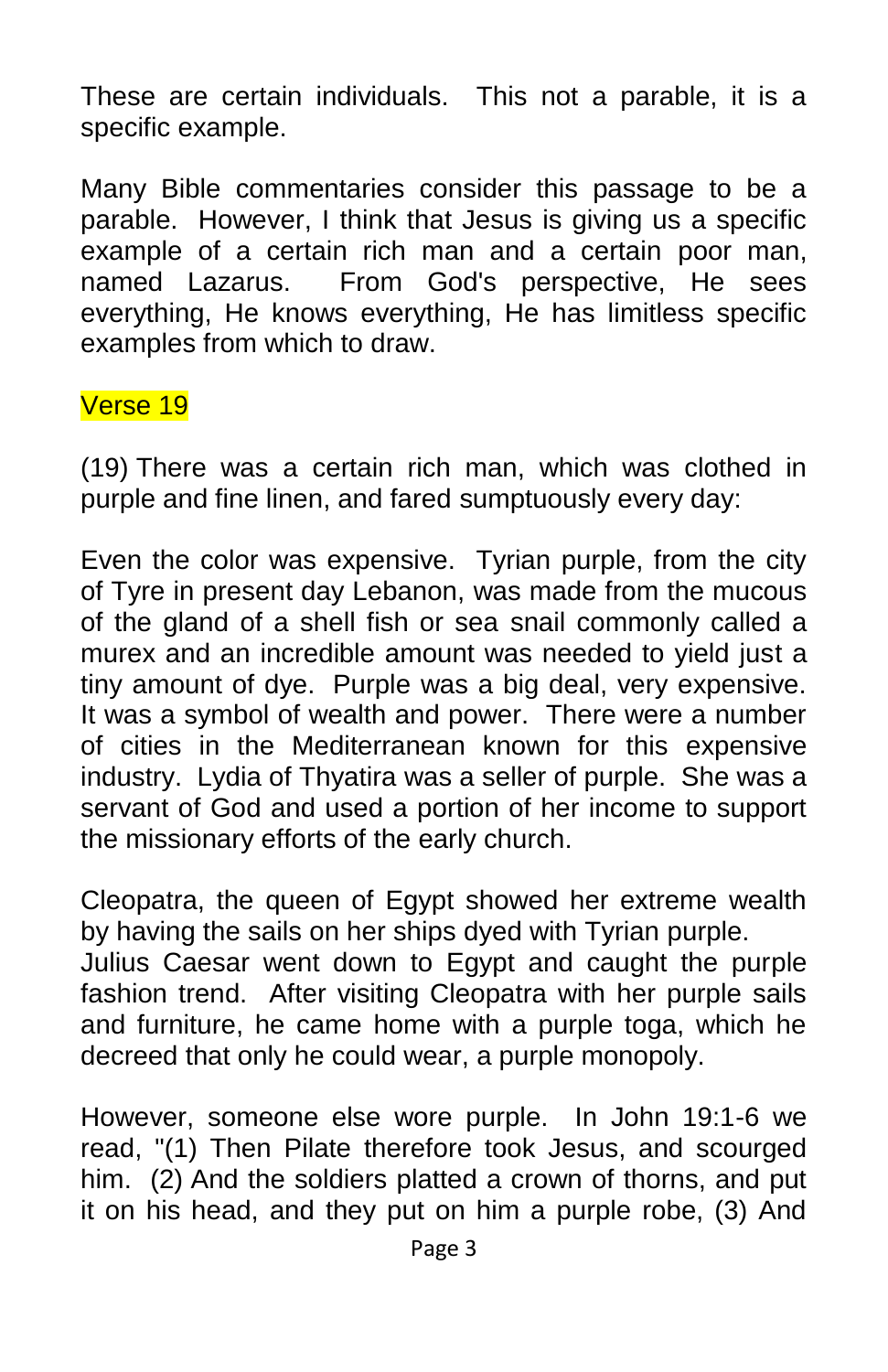said, Hail, King of the Jews! and they smote him with their hands. (4) Pilate therefore went forth again, and saith unto them, Behold, I bring him forth to you, that ye may know that I find no fault in him. (5) Then came Jesus forth, wearing the crown of thorns, and the purple robe. And Pilate saith unto them, Behold the man! (6) When the chief priests therefore and officers saw him, they cried out, saying, Crucify him, crucify him. Pilate saith unto them, Take ye him, and crucify him: for I find no fault in him."

The rich man lived a life of comfort. He wore a soft fine linen undergarment, a high quality product from Egypt. The Egyptians had already had over two thousand years of experience in the linen business.

And of course, the rich man ate very well. In America, there are a lot of food programs and competitions on television and millions of people are becoming food critics. Growing up, I had never heard of a gastrique, demi-glace, or a beef Wellington. I was familiar with soup beans and corn bread or meatloaf and mashed potatoes. But, it was wonderful and we were satisfied. Most of all, we were thankful. My mother always reminded us of millions of hungry people around the world, who would never experience one of our "every day" meals in their entire lifetime.

God expects us to be thankful. Romans 1:20-21, "(20) For the invisible things of him from the creation of the world are clearly seen, being understood by the things that are made, even his eternal power and Godhead; so that they are without excuse: (21) Because that, when they knew God, they glorified him not as God, neither were thankful; but became vain in their imaginations, and their foolish heart was darkened."

One of the first steps downward is to become unthankful to God. There's a spirit of rebellion in the world today to a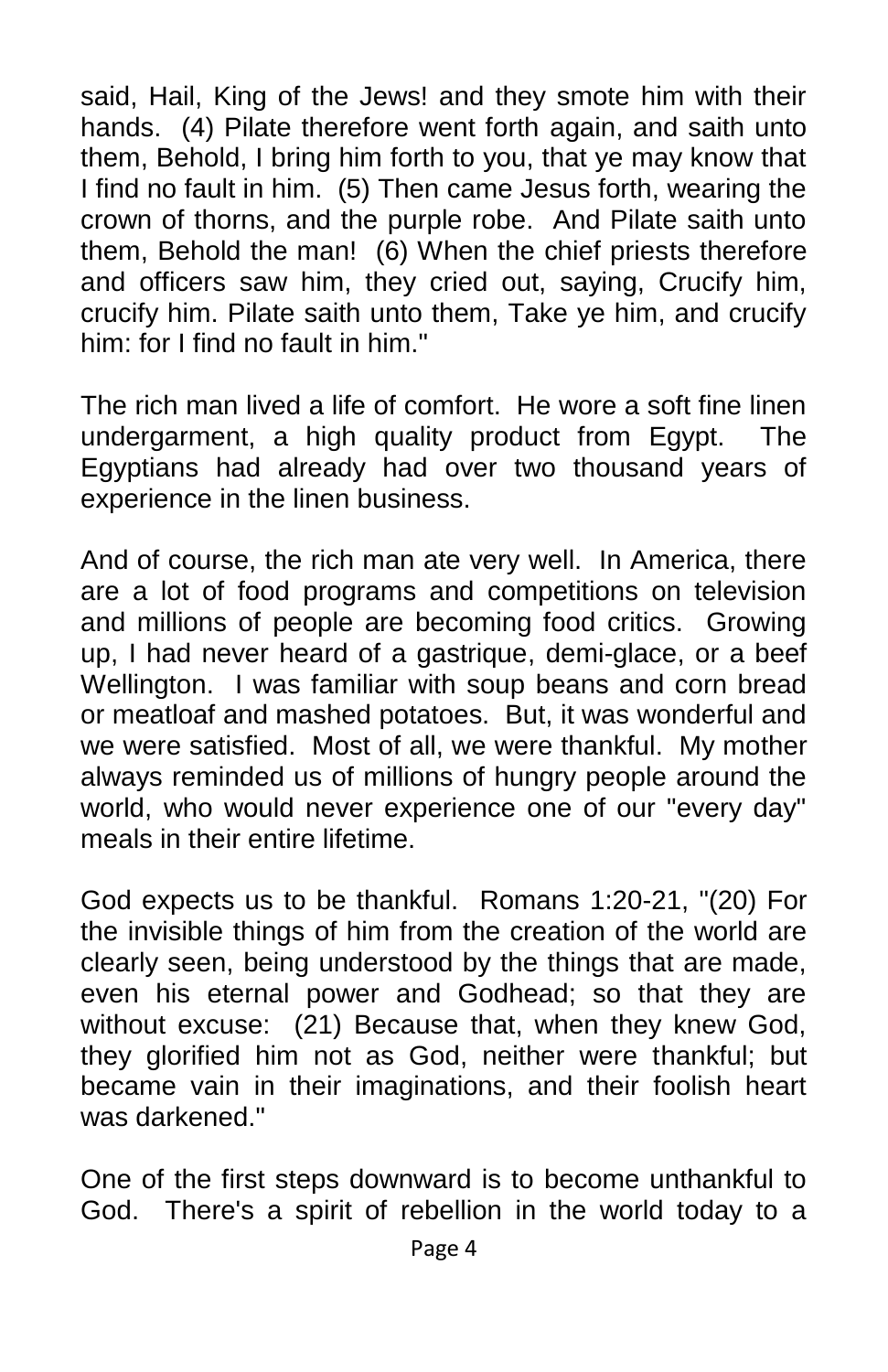greater extent than ever before. The spirit of the antichrist is becoming more and more prevalent in the world. People boldly challenge God saying, "If there is a god, why doesn't he do this or that." They get mad at God, when things don't work out according to their plan or the way they would run the world. On various news blogs, men and women lash out at God with no restraint. People get angry, when they see violent acts committed in the name of religion. And, gradually, as we near the end, all religions of the world are steadily being lumped into one group for burial by the atheists. They think all religion should go. But, one God is alive and His Name is Jesus, the Name that's above every name. I'm thankful for His love and grace and I give Him all the praise!

1 Thessalonians 5:18, "(18) In everything give thanks: for this is the will of God in Christ Jesus concerning you." If you want to do the will of God, then give God your praise and worship from your heart. You may not be thankful FOR everything, but we can be thankful IN everything, because God is in control.

#### Verses 20-21

(20) And there was a certain beggar named Lazarus, which was laid at his gate, full of sores,

(21) And desiring to be fed with the crumbs which fell from the rich man's table: moreover the dogs came and licked his sores.

Lazarus was laid at the rich man's gate. I wonder, who put him there? We don't know. Perhaps it was someone who could have helped him, but thought the rich man had more resources to share. We also do not know if Lazarus ever received any crumbs or left overs from the rich man's table. Man may throw you down at the rich man's gate. Man may throw you out the door onto the street. There are a lot of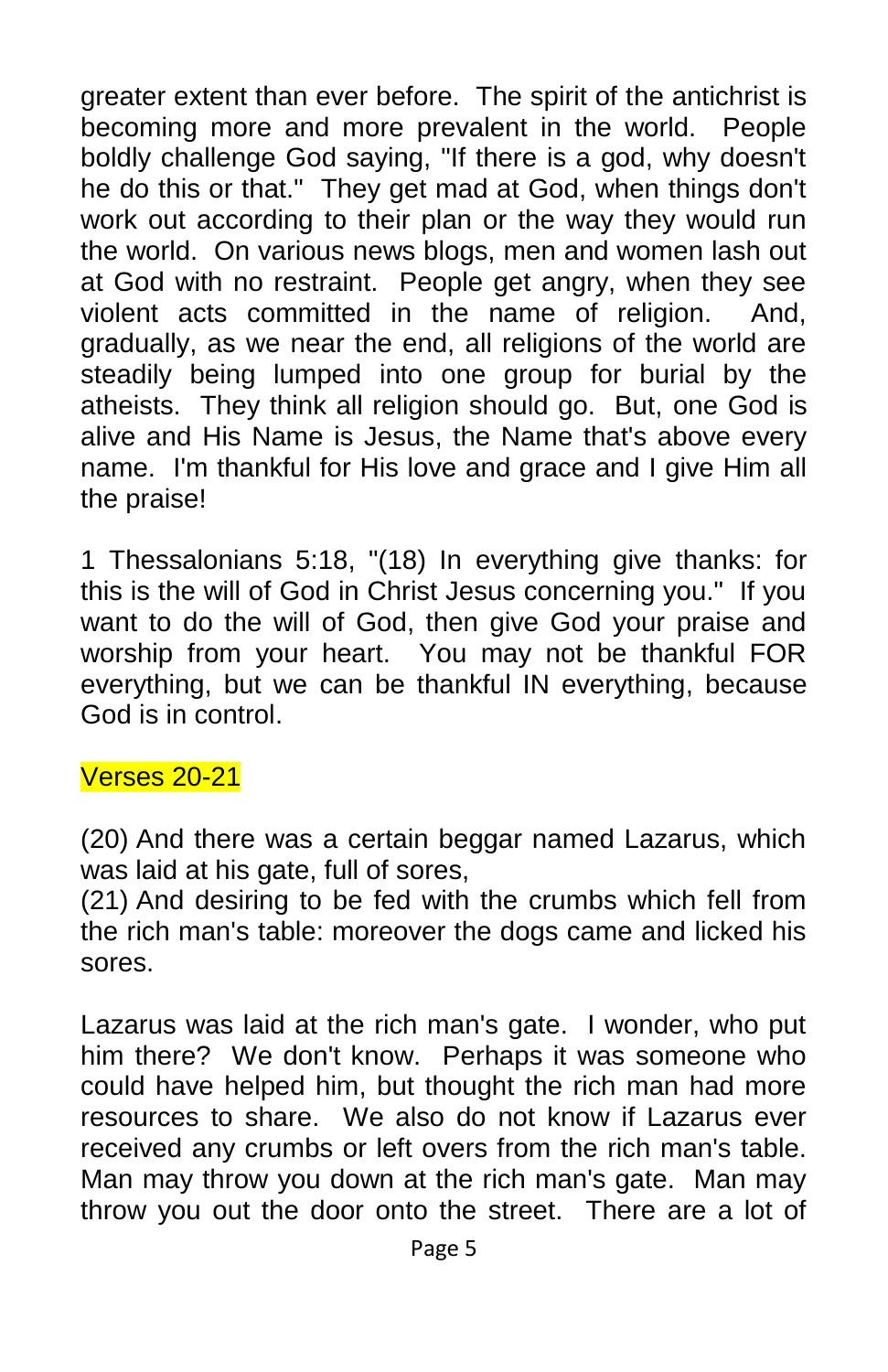people and children being thrown down all over the world and God sees it all. But know this, if you put your trust in Jesus Christ, He will lift you up. He will give you peace and strength that the world can never give. Life may be hard down here, but He will lift you up in the life to come.

I've heard that there is enough food to feed the whole world, but people are starving each day. In America, for example, we are told that perhaps 25% of our food is either wasted or never harvested. What a shame that mankind operates on such a level of greed and incompetence.

The only sympathy that Lazarus received was from the dogs that came by to visit and lick his sores. Some folks say that a licking dog controls bacteria and others say that it spreads bacteria. But, the dogs simply did what they knew to do by instinct. Dogs lick their own wounds. So, they did the same for Lazarus. Even the dogs were doing unto Lazarus as they would have done unto themselves. The rich man could have taken a lesson from the dogs on the street.

# Verses 22-23

(22) And it came to pass, that the beggar died, and was carried by the angels into Abraham's bosom: the rich man also died, and was buried;

(23) And in hell he lift up his eyes, being in torments, and seeth Abraham afar off, and Lazarus in his bosom.

I once heard a Scottish preacher say, "Until Jesus returns, none of us are getting out of here alive."

The physical body of Lazarus died, but his soul was carried by the angles into Abraham's bosom.

We are not a physical body with a soul. We are a living soul with a physical body.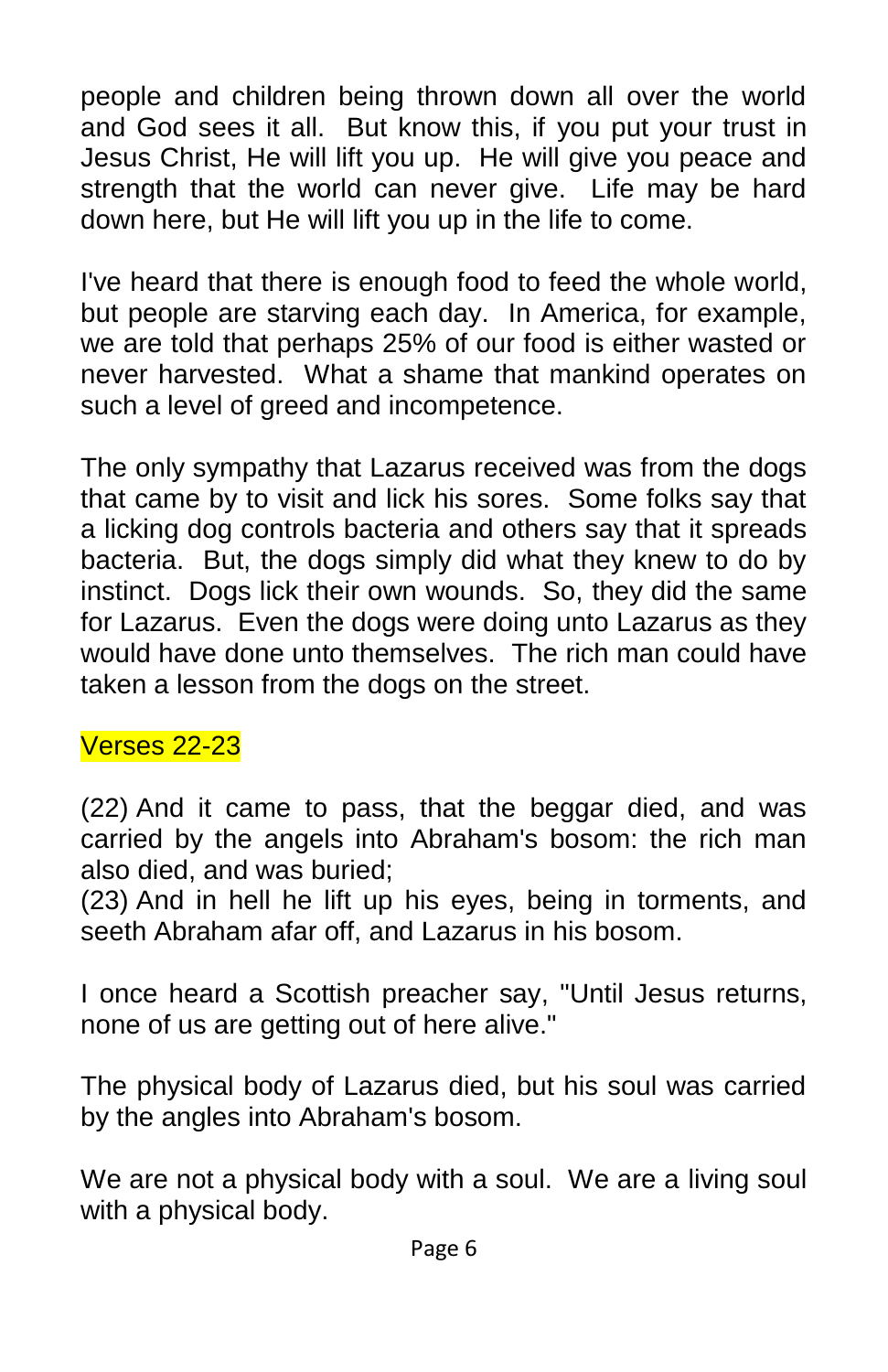Genesis 2:7, "And the LORD God formed man of the dust of the ground, and breathed into his nostrils the breath of life; and man became a living soul."

Lazarus probably didn't have any funeral. His body was likely picked up with the morning trash and hauled to the dump. Towns frequently had a large burn pit just outside of town. However, his soul was carried by the angels to Abraham's bosom. His soul went to join those who had lived a life of faith in God. That's where I want to spend eternity, with Jesus the Savior of my soul and those who love His appearing. Lazarus had no fancy arrangements here on earth. No impressive eulogy was delivered by a local dignitary. No earthly pageantry at all, but he did have angels for pallbearers.

The rich man died. Everyone dies: rich, poor, famous, unknown, everyone. I knew a very successful couple with a lot of money. They had all kinds of nice possessions with everything neatly organized. They had the best doctors and went to the best hospitals. They died. Friend, there are things that money cannot buy; that's why you can't put your trust in it. Proverbs 11:4 says, "Riches profit not in the day of wrath." Money will fail. It always has and it always will.

The rich man probably had a big funeral. In the eastern culture of that day, he may have even had a group of professional mourners. But, while this impressive event was taking place on earth with speeches, eulogies, and ceremonies, the rich man lifted up his eyes in hell, being in torment.

When a lot of people hear this passage, they become offended. How could God do that? Or, they deny it. No, God wouldn't do that. Or, they deny the existence of hell, but Jesus spoke of it. Or, they ignore it and try to put it out of their mind. Why do you think Jesus went to the cross?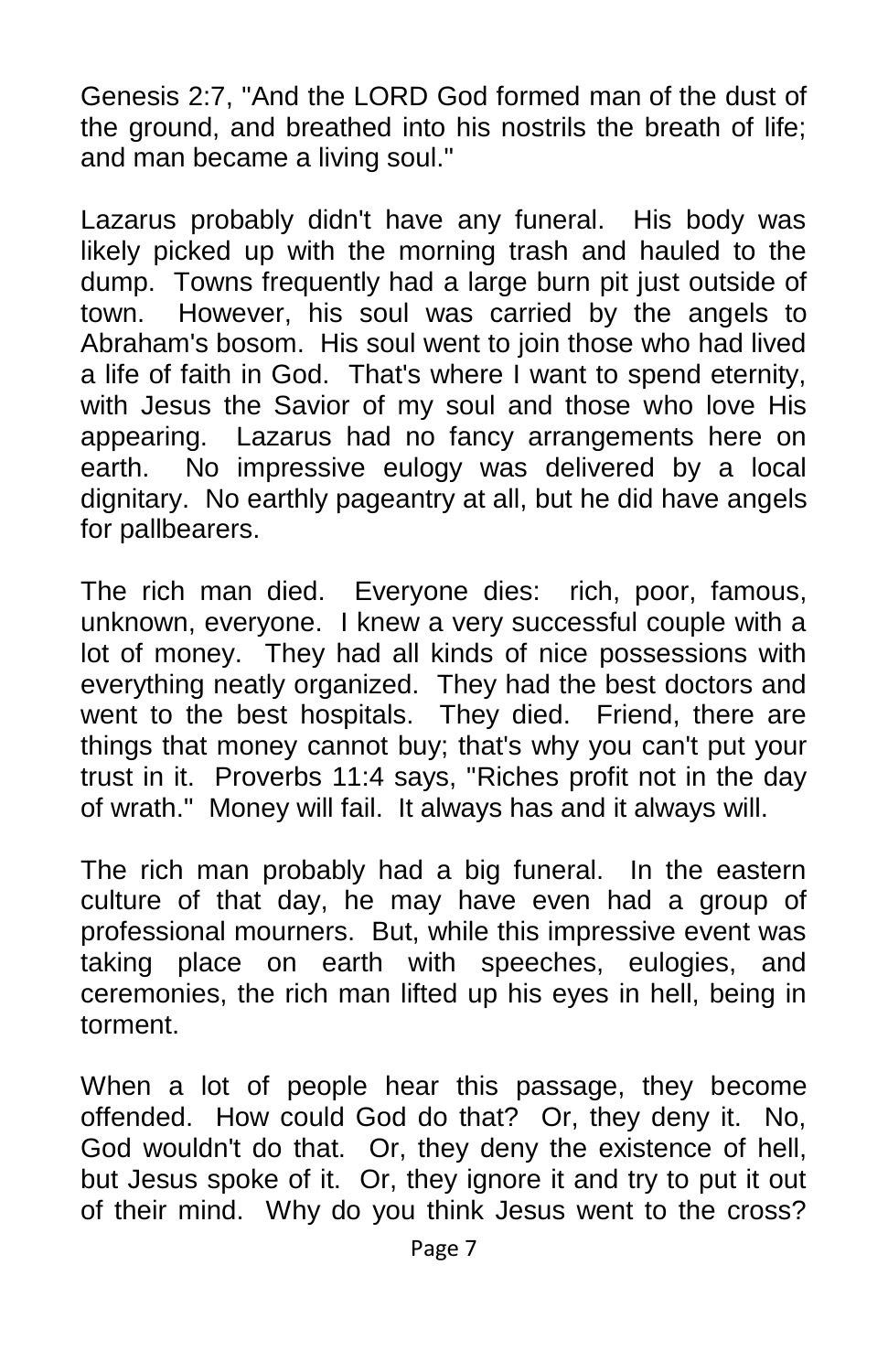Why do you think the Son of God endured agony and punishment for you and I? To save us from nothing?

Jesus said that it is difficult for rich people to go to heaven. Why? Rich people don't go to hell because they have money. They go to hell because they don't have Christ. They're just too self-sufficient, too proud, too arrogant, too self-righteous. I recently read an article about the religious views of many of the financial giants of our day, tech moguls, entertainers, real estate investors, millionaires, and billionaires. Most of them were atheists. Many of them were openly hostile to the message of the gospel. When they spoke of religion, they all had a proud countenance and spoke in a condescending manner.

You can't stand before God with a proud, arrogant, and selfrighteous spirit. The Bible says in Proverbs 16:5, " Every one that is proud in heart is an abomination to the LORD..." All kinds of people are proud, but rich or poor, pride is an abomination to God.

Psalms 10:4, "The wicked, through the pride of his countenance, will not seek after God: God is not in all his thoughts." They have no place for God.

The rich man did not realize that he was missing anything, that he was in desperate need of something. If you don't know that you are sick, you won't seek healing. If you don't know that you are lost, you won't seek salvation. That's why the Ten Commandments are important. That's why God's Word is important. To be saved, you must first understand that you are lost. Without the knowledge of sin and repentance, how can true salvation occur? We are not asking you to join a club or religion to enhance your life or self-esteem. Jesus told Nicodemus, "You MUST be born again." John 3:7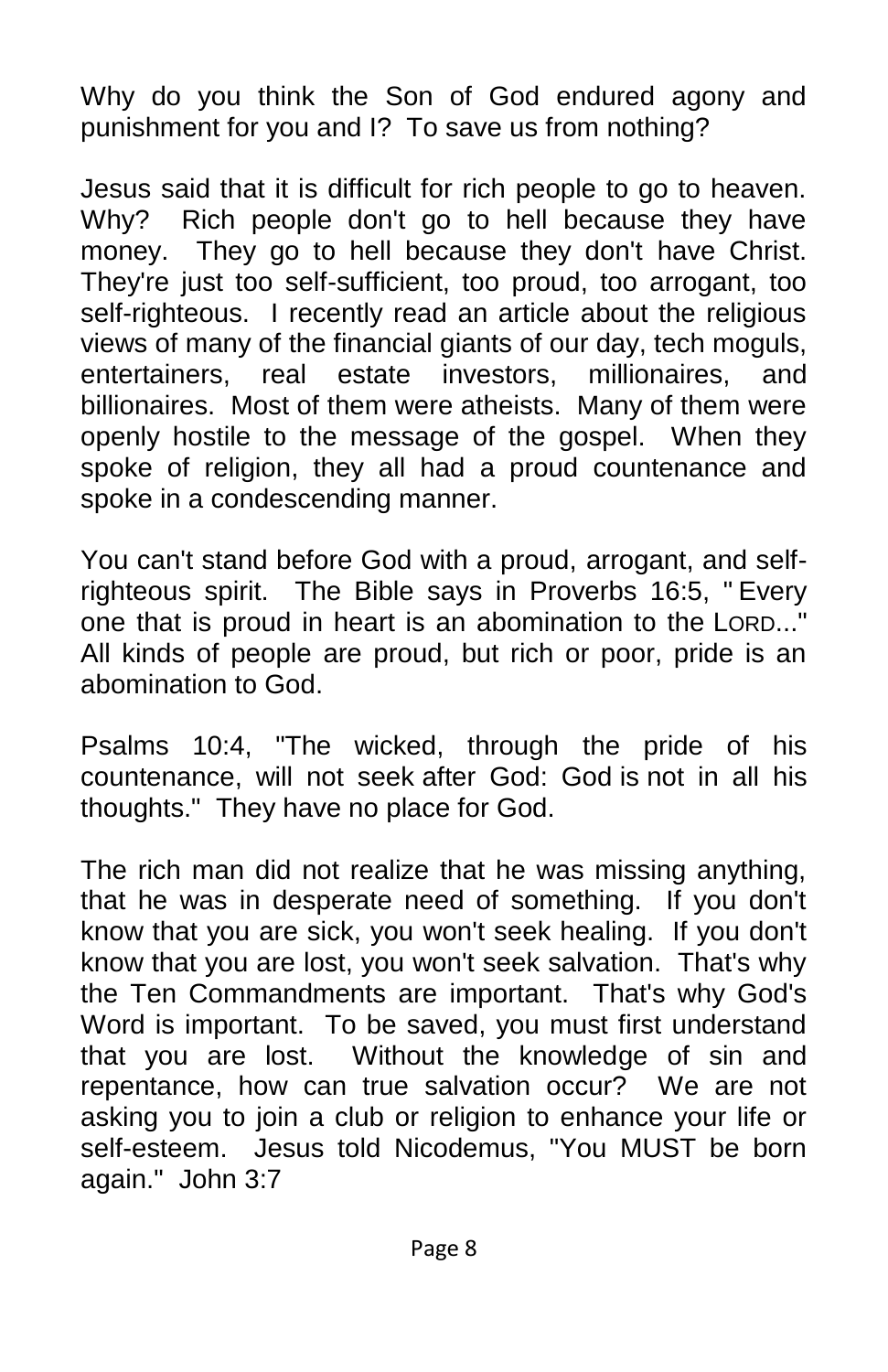Without Christ, we are all lost. We've all sinned, multiple times, and come short of the glory of God. Everyone has lied, everyone has stolen. Jesus said that if you even entertained the thought of sin, you are guilty of that sin. "For all have sinned, and come short of the glory of God;" Romans 3:23.

When you sin, you sin against God. The prodigal son ran off and wasted his inheritance, but he told his father in Luke chapter 15, "I have sinned against heaven." David arranged for one of his loyal generals to be killed, so he could steal his wife. But he said, "(3) For I acknowledge my transgressions: and my sin is ever before me. (4) Against thee, thee only, have I sinned, and done this evil in thy sight: that thou mightest be justified when thou speakest, and be clear when thou judgest." Psalms 51:3-4

What does humility sound like? Listen to Paul in Romans 7:18-19, "(18) For I know that in me (that is, in my flesh,) dwelleth no good thing: for to will is present with me; but how to perform that which is good I find not. (19) For the good that I would I do not: but the evil which I would not, that I do." Since Adam fell, mankind has been falling and only Christ can catch us. His hand is mighty to save! We have nothing of ourselves to boast. "(8) For by grace are ye saved through faith; and that not of yourselves: it is the gift of God: (9) Not of works, lest any man should boast." Ephesians 2:8-9

If you trust in Christ, you will be saved. If you trust in yourself, you will be lost. Mark 16:16, "He that believeth and is baptized shall be saved; but he that believeth not shall be damned." You won't be able to take out your platinum card in hell and book a flight to a better destination.

Our salvation was not cheap. It was not something that could be bought with money or traded with material goods.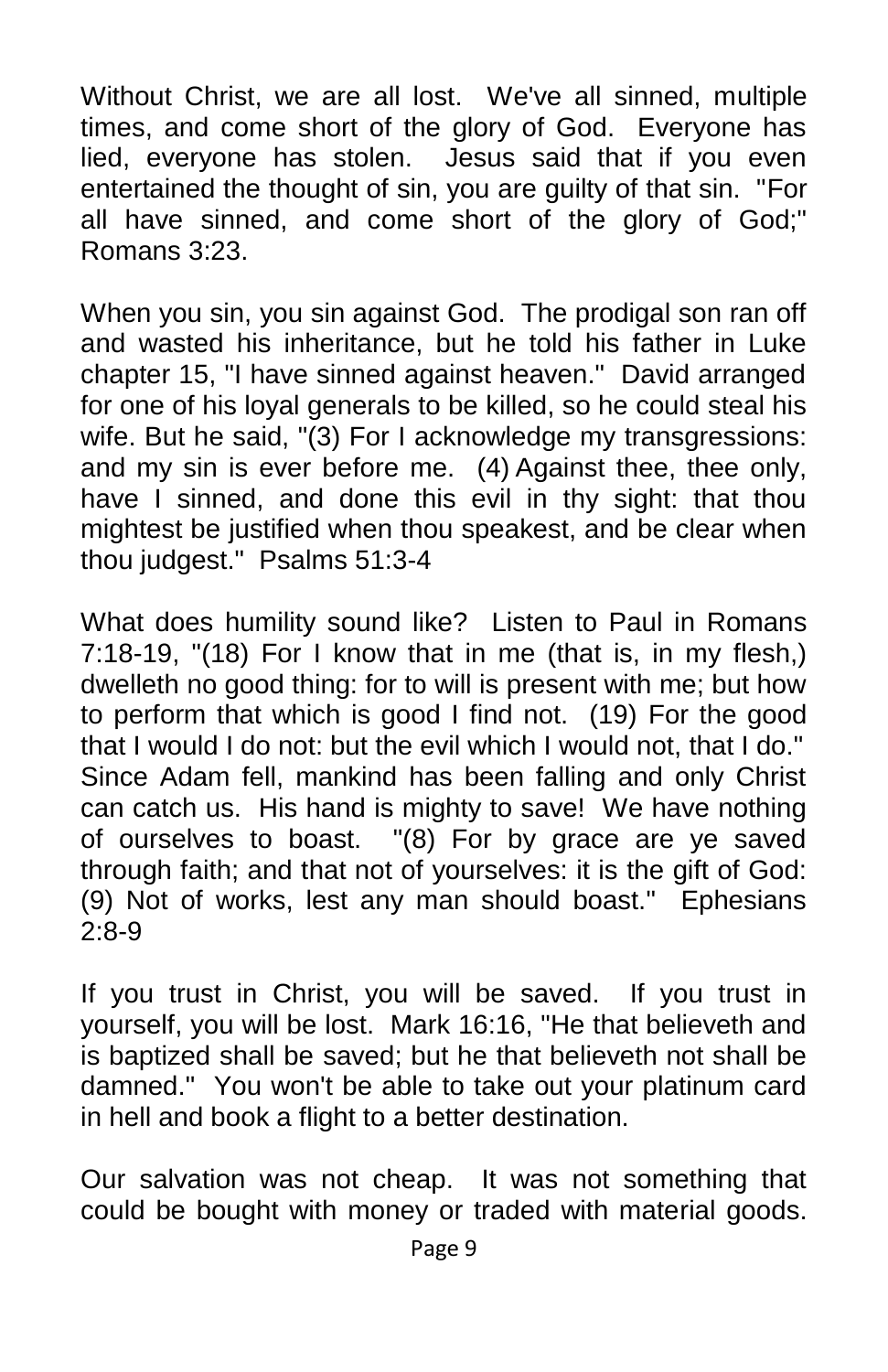The only begotten Son of the only true and living God emptied Himself completely. He gave His all to redeem mankind.

Isaiah 53 tells us, "(3) He is despised and rejected of men; a man of sorrows, and acquainted with grief: and we hid as it were our faces from him; he was despised, and we esteemed him not. (4) Surely he hath borne our griefs, and carried our sorrows: yet we did esteem him stricken, smitten of God, and afflicted. (5) But he was wounded for our transgressions, he was bruised for our iniquities: the chastisement of our peace was upon him; and with his stripes we are healed."

John 3:16-19, "(16) For God so loved the world, that he gave his only begotten Son, that whosoever believeth in him should not perish, but have everlasting life. (17) For God sent not his Son into the world to condemn the world; but that the world through him might be saved. (18) He that believeth on him is not condemned: but he that believeth not is condemned already, because he hath not believed in the name of the only begotten Son of God. (19) And this is the condemnation, that light is come into the world, and men loved darkness rather than light, because their deeds were evil. [\(20\)](http://biblehub.com/john/3-20.htm) For every one that doeth evil hateth the light, neither cometh to the light, lest his deeds should be reproved."

No, the rich man didn't go to hell for being rich. He went to hell for rejecting God, for not believing. He was so caught up in his lifestyle that he had no room for God's love. He loved the darkness rather than the light.

Then, he found himself in hell, in torment, seeing paradise afar off. Hell is not a nice place. It is not a place to hang out with your friends and do what you want. Folks in hell are not going to party and get drunk or stoned. It's hard to imagine,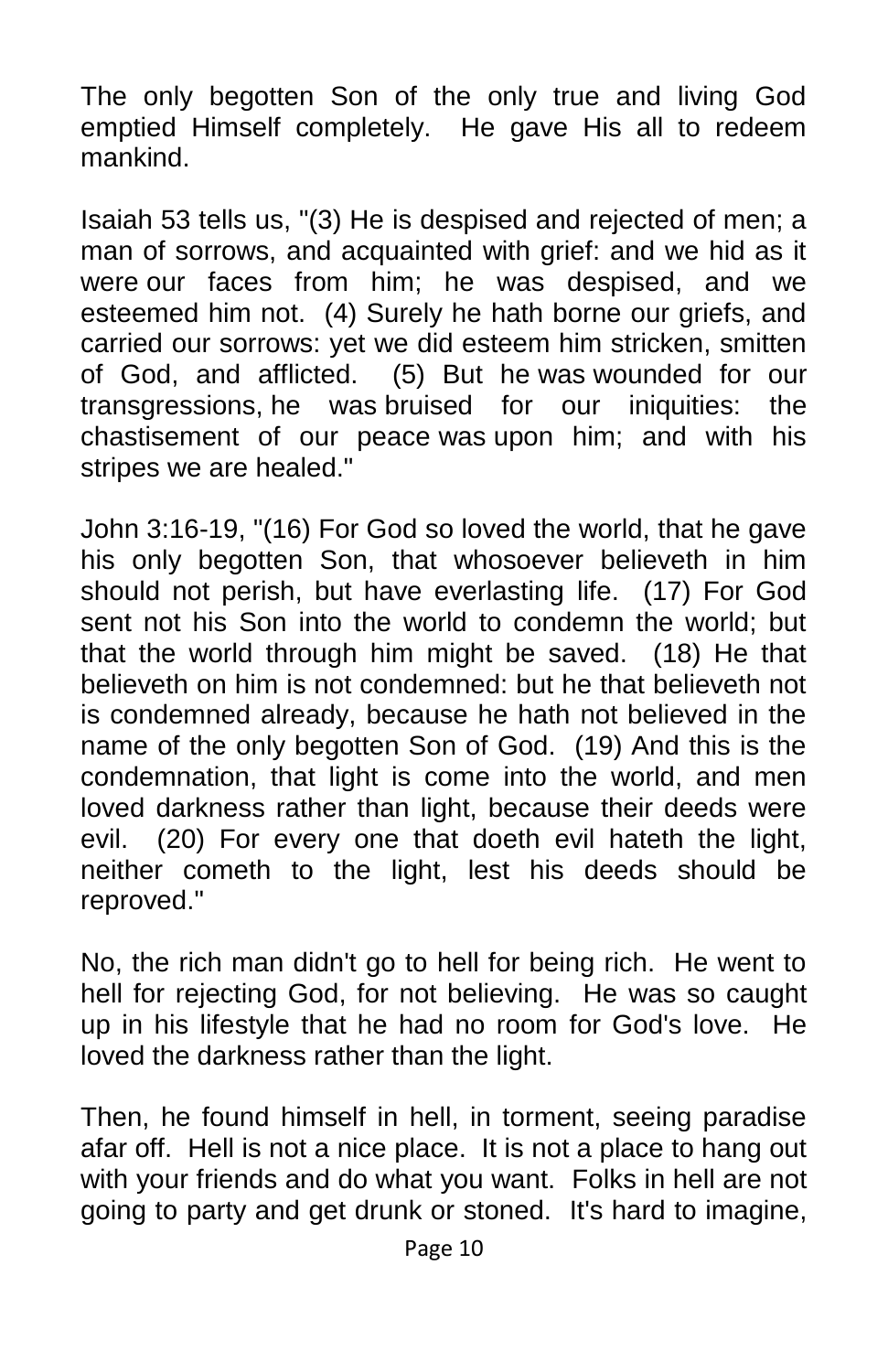but there are people who are so lost, that they actually consider hell to be a viable option to be with their friends. No, hell is a horrible place, a place of separation, a place of pain, a place of emotional despair, a place of regret, a place of sorrow, a place of distress, a place of panic, a place of fear, a place of terror, a place that wasn't even created for man. Hell was created for the devil and his angles. Man goes there by choice.

Hear the words of Matthew 25:41, "Then shall he say also unto them on the left hand, Depart from me, ye cursed, into everlasting fire, prepared for the devil and his angels:"

Hebrew 2:3 asks, "How shall we escape, if we neglect so great salvation; which at the first began to be spoken by the Lord, and was confirmed unto us by them that heard him;" We've been given a great salvation, the greatest imaginable, through the sinless, righteous only Son of Almighty God. Salvation is not possible by any other means. No other god or prophet could die on the cross to redeem man from sin, there's no other perfect sacrifice other than Christ, no not one.

In Acts 4:12, we read, "Neither is there salvation in any other: for there is none other name under heaven given among men, whereby we must be saved." Salvation is only possible in the mighty Name of Jesus!

The rich man of our day smugly says, "This is just a fairy tale from the bronze age." He will even try to give you the date when it happened. Let me give you the correct date when it actually was planned. "According as he hath chosen us in him before the foundation of the world, that we should be holy and without blame before him in love:" Ephesians 1:4 But, how are we going to be without blame when we stand before God. How can that be possible? It will be possible only by the grace of God and the shed blood of Jesus Christ.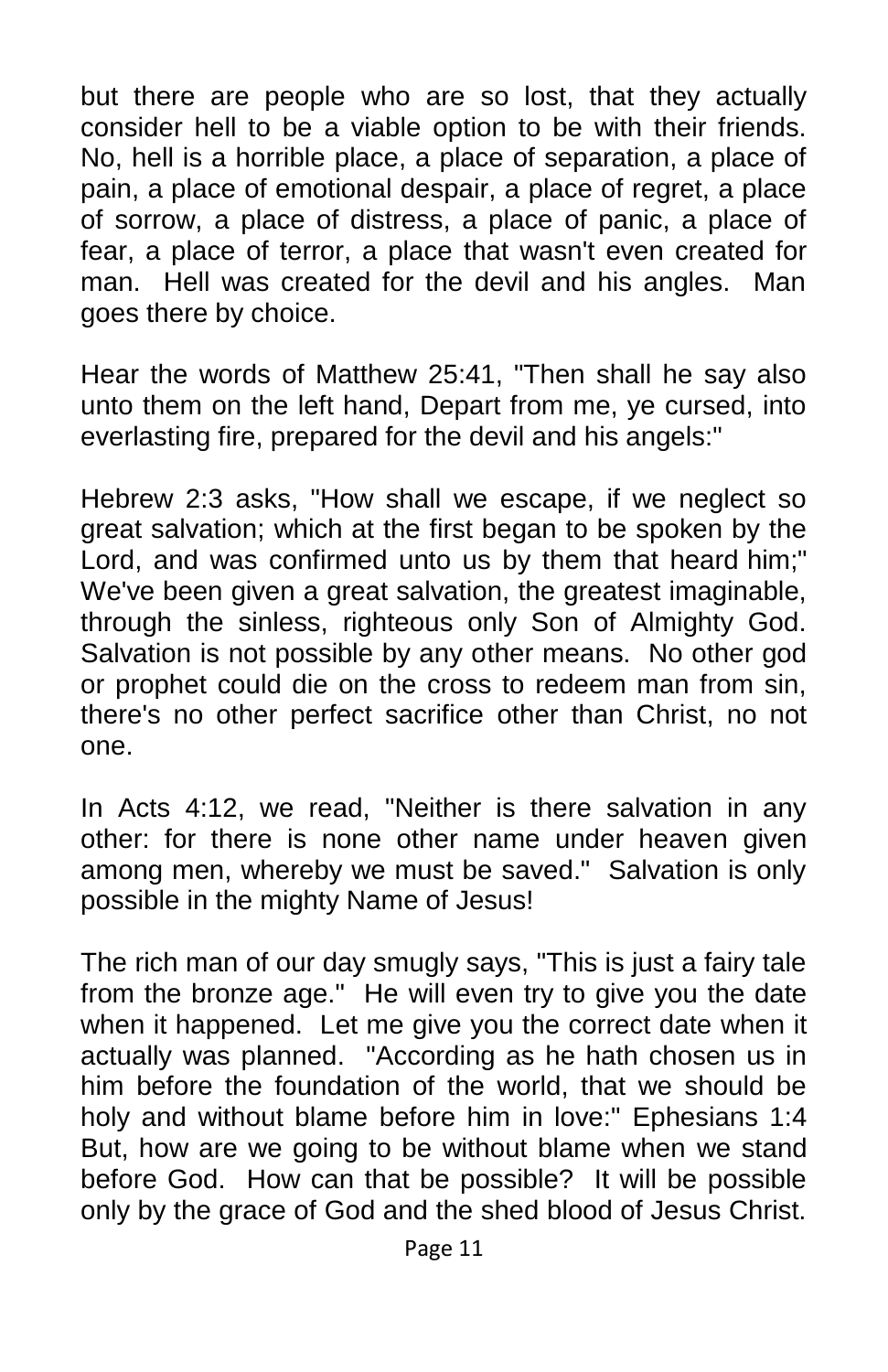Isaiah 53:5, "But he was wounded for our transgressions, he was bruised for our iniquities: the chastisement of our peace was upon him; and with his stripes we are healed."

Hear 1 Peter 1:19-21, "(19) But with the precious blood of Christ, as of a lamb without blemish and without spot: (20) Who verily was foreordained before the foundation of the world, but was manifest in these last times for you, (21) Who by him do believe in God, that raised him up from the dead, and gave him glory; that your faith and hope might be in God."

# Verses 24-26

(24) And he cried and said, Father Abraham, have mercy on me, and send Lazarus, that he may dip the tip of his finger in water, and cool my tongue; for I am tormented in this flame.

This rich man who had so much wealth, comfort, and selfconfidence is now crying out for even the smallest accommodation. People with everything often appreciate very little. On the other hand, if you are very hungry, even a plain, simple soda cracker will be savored. We find the rich man begging for even a drop of water. While the Spirit of God pleads with your heart, will you say yes to the Christ that promised living water or will you stubbornly continue on to the place of torment, where you will spend eternity crying out for even a drop of water?

(25) But Abraham said, Son, remember that thou in thy lifetime receivedst thy good things, and likewise Lazarus evil things: but now he is comforted, and thou art tormented.

No amounts of money or possessions are worth missing heaven. Jesus said in Mark 8:36, "For what shall it profit a man, if he shall gain the whole world, and lose his own soul?"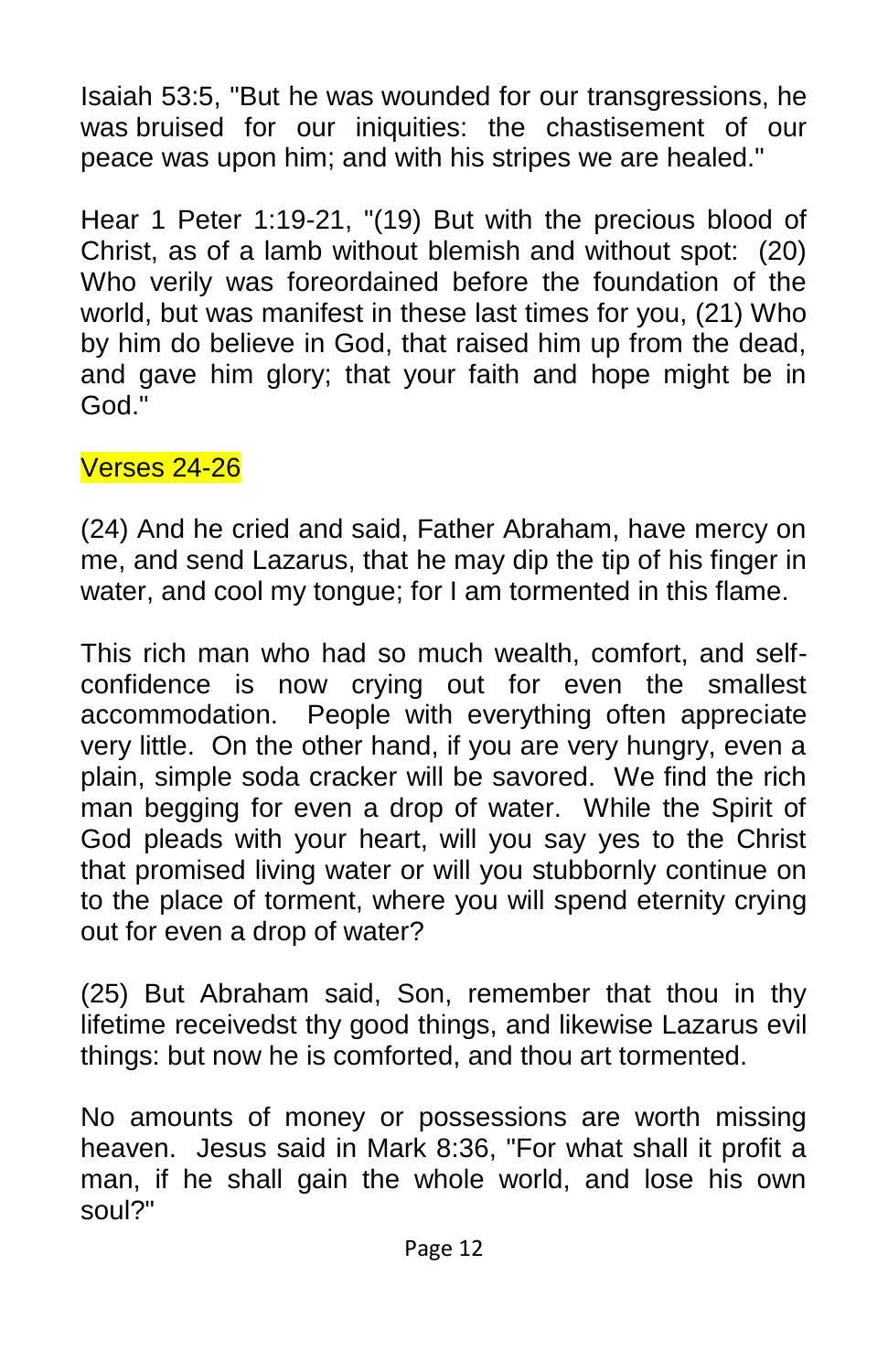I think we are going to be surprised by a lot of things we see in Heaven. There are going to be people receiving great honor for giving a small amount, but it was all they had. There are going to be people receiving honor for small deeds that were done with a pure heart. Our trials will be nothing when we see Christ. When we see His dear face, all sorrow will erase.

(26) And beside all this, between us and you there is a great gulf fixed: so that they which would pass from hence to you cannot; neither can they pass to us, that would come from thence.

There won't be any transfers or changes in eternity.

Ecclesiastes 11:3 tells us, "... in the place where the tree falleth, there it shall be."

There is no path from hell to Heaven.

The road map to eternity is really very simple.

There is a broad path from earth to hell. It is called the Road of Your Own Way. Just keep doing your own thing, making up your own rules, playing god, setting up your own idols, and ignoring God's love and plan of redemption. It's an easy road to travel and many are going that way. Unfortunately for many, hell could be just around the next bend. Proverbs 16:25, "There is a way that seemeth right unto a man, but the end thereof are the ways of death."

But, I have good news; it is THE good news. There IS a path from earth to Heaven and the Name of that path is Jesus! It's time to throw your old map away and let Christ take the lead. I saw a bumper sticker that said, "God is my Copilot." If God is your Copilot, you need to change seats!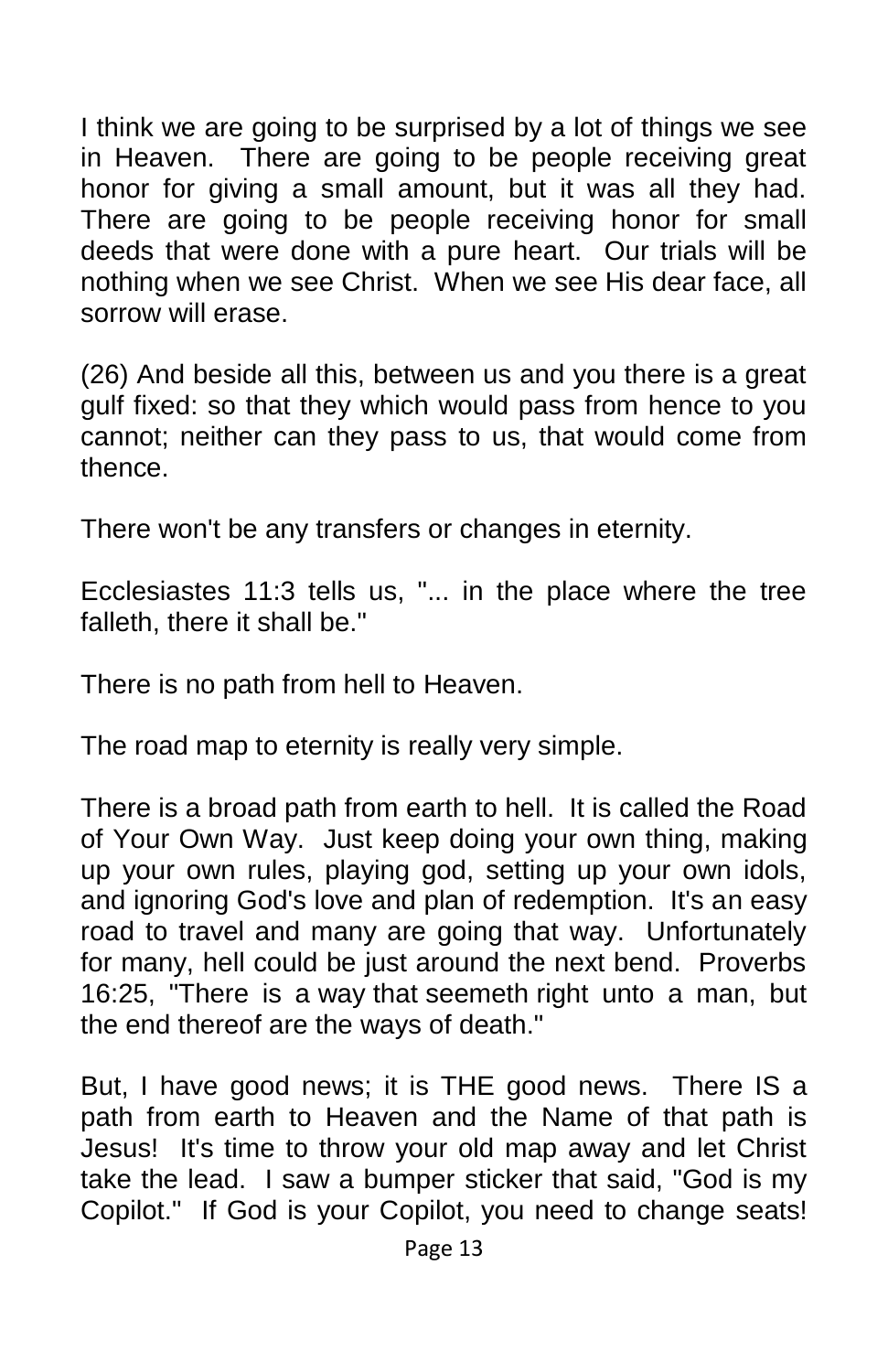Let the Holy Spirit guide you into all truth. John 16:13 says, "He will show you things to come."

Matthew 7:13 & 14 says, "(13) Enter ye in at the strait gate: for wide is the gate, and broad is the way, that leadeth to destruction, and many there be which go in thereat:

(14) Because strait is the gate, and narrow is the way, which leadeth unto life, and few there be that find it."

The road of life or the road of death, God says choose you this day. What will you choose?

Verses 27-28

(27) Then he said, I pray thee therefore, father, that thou wouldest send him to my father's house:

(28) For I have five brethren; that he may testify unto them, lest they also come into this place of torment.

People ask if we will know our loved ones in heaven. The rich man remembered his five brothers and expresses concern for them. Entertainers and famous individuals often laugh about hell and think it is a joke. No one in hell is laughing, no one. If you're lost and you really knew what hell was like, you'd be motivated to change the course of your life. If you're saved and you really knew what hell was like, you too would be motivated to change the course of your life. You'd have more courage to witness to your friends and family. You'd tell everyone about Jesus and you would do it without hesitation.

# Verses 29-31

(29) Abraham saith unto him, They have Moses and the prophets; let them hear them.

(30) And he said, Nay, father Abraham: but if one went unto them from the dead, they will repent.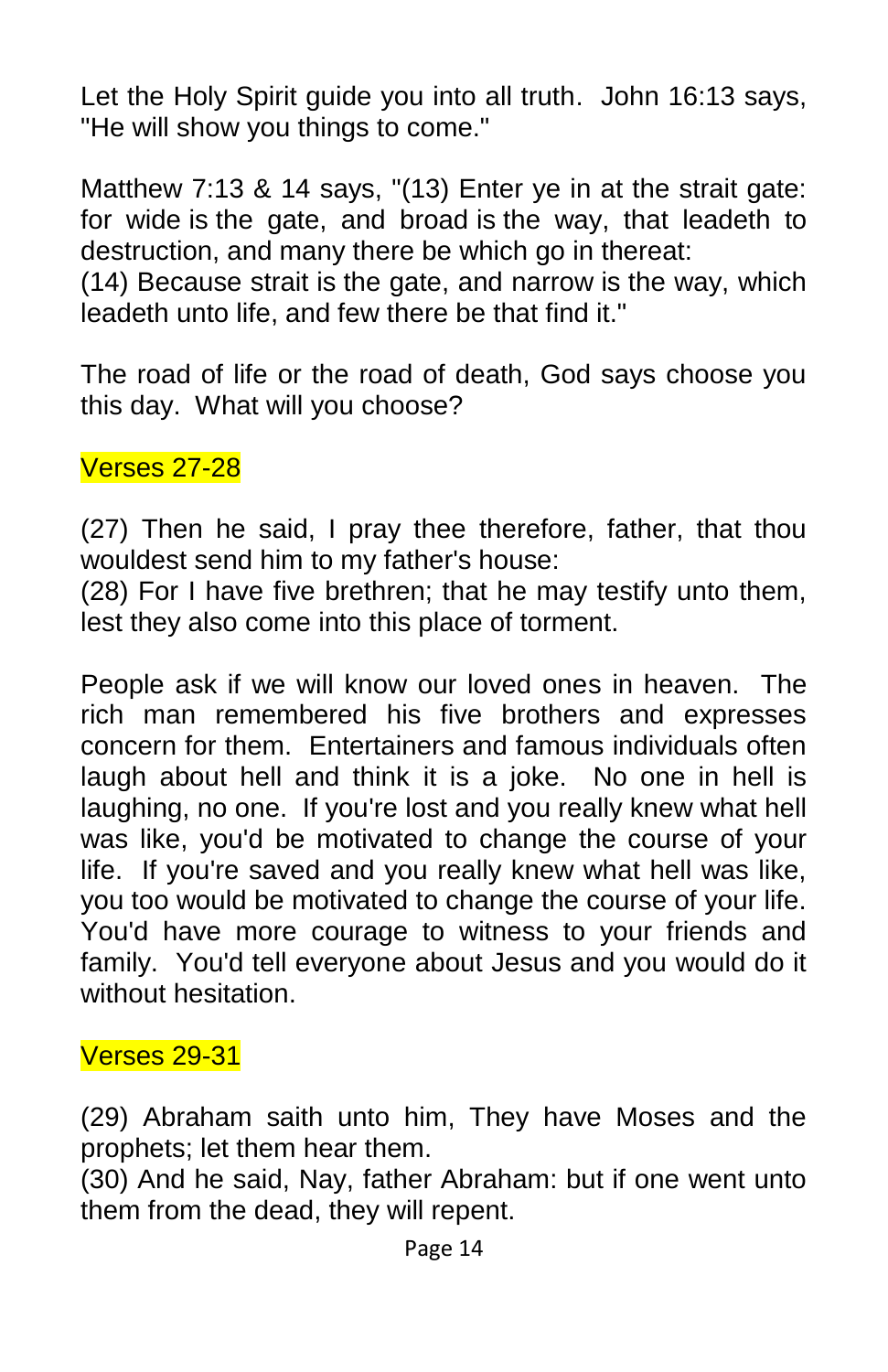Let them read the Word of God. God has spoken and He is still speaking through His Word. Consider the perspective at the time of Christ. The Old Testament consisted of the Books of Moses or the Pentateuch, the historical books, the poetic books, and the prophetic books. God has revealed himself in His Word. Someone recently said, "I would like to hear God speak to me in an audible voice." Read the Bible out loud. God has not answered every little detail of the universe in the Bible. But, He tells you clearly how to be saved. You can ask Him all your other questions later. There'll be plenty of time in eternity. But, right now, you have urgent business with God, the salvation of your soul.

When Abraham said, "Your brothers have Moses and the prophets; let them hear them," the rich man said, "Nay." No, we're not that kind of people. We don't pay any attention to that old fashioned religion. Moses? Don't you know how old that is? What about all those rules and commandments? Who pays attention to those old books? And those old prophets always had a gloomy message, telling people to repent or judgment is coming. No sir, my brothers don't believe that way. Fire and brimstone, Bible thumping preachers, no man, my brothers are way too enlightened and sophisticated for any of that stuff. We're high class people and it's not good etiquette to talk about religion. It's a private matter. Believe what you like, just keep it to yourself. I have friends and relatives that say some of the same comments in their posts online. It's frightening, but one day the scoffers will finally cease from their slander and every knee will eventually bow. Philippians 2:10-11 Why not bow your knee today, while there is time to be saved?

The rich man had a plan. "But, if one went unto them from the dead, they will repent." It's amazing how many people think they could direct things better than God. In fact, people have risen from the dead. There was another Lazarus (the brother of Mary and Martha) that Jesus raised from the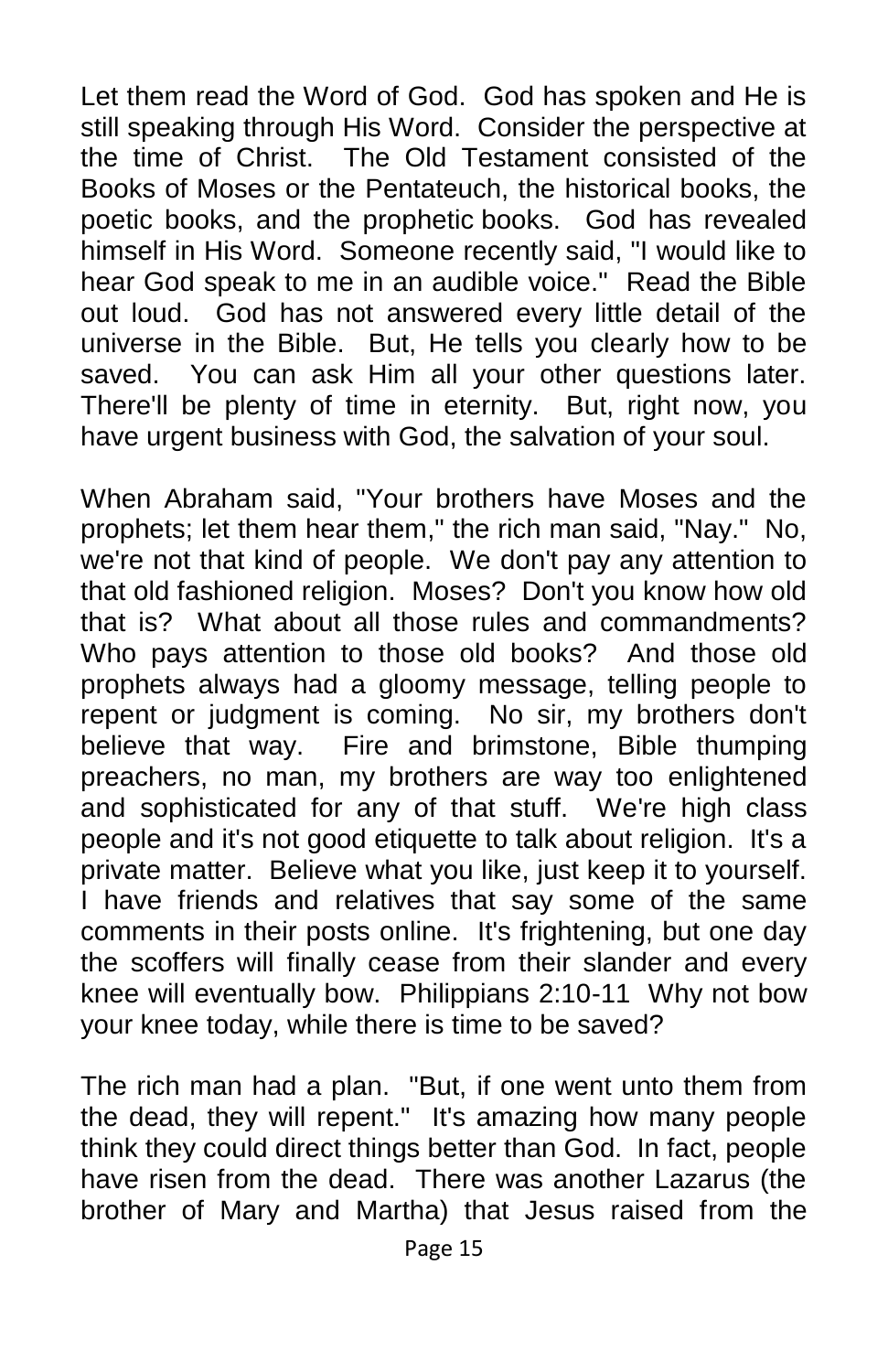dead, after four days in the tomb. How did people respond? Some came to Christ, but the proud religious leaders of the day wanted to kill Jesus and Lazarus.

John 11:44-48, "(44) And he that was dead came forth, bound hand and foot with grave clothes: and his face was bound about with a napkin. Jesus saith unto them, Loose him, and let him go. (45) Then many of the Jews which came to Mary, and had seen the things which Jesus did, believed on him. (46) But some of them went their ways to the Pharisees, and told them what things Jesus had done. (47) Then gathered the chief priests and the Pharisees a council, and said, What do we? for this man doeth many miracles. (48) If we let him thus alone, all men will believe on him: and the Romans shall come and take away both our place and nation."

We will lose our power and position. They considered the miracle of Christ to be a threat to their income. Do you love Jesus or do you love money?

There are people who love God. Great! Then, there are people who love people. We should. But Jesus said in Matthew 10:37, "He that loveth father or mother more than me is not worthy of me: and he that loveth son or daughter more than me is not worthy of me." God must be first.

There are people who love pleasures and things. Not a good idea. 2 Timothy 3:4 warns that in the last days men would be lovers of pleasure more than lovers of God. Finally, there are people who love money itself. Worst of all. God says, "For the love of money is the root of all evil: which while some coveted after, they have erred from the faith, and pierced themselves through with many sorrows." 1 Timothy 6:10

Do you love anything more than Jesus? People talk about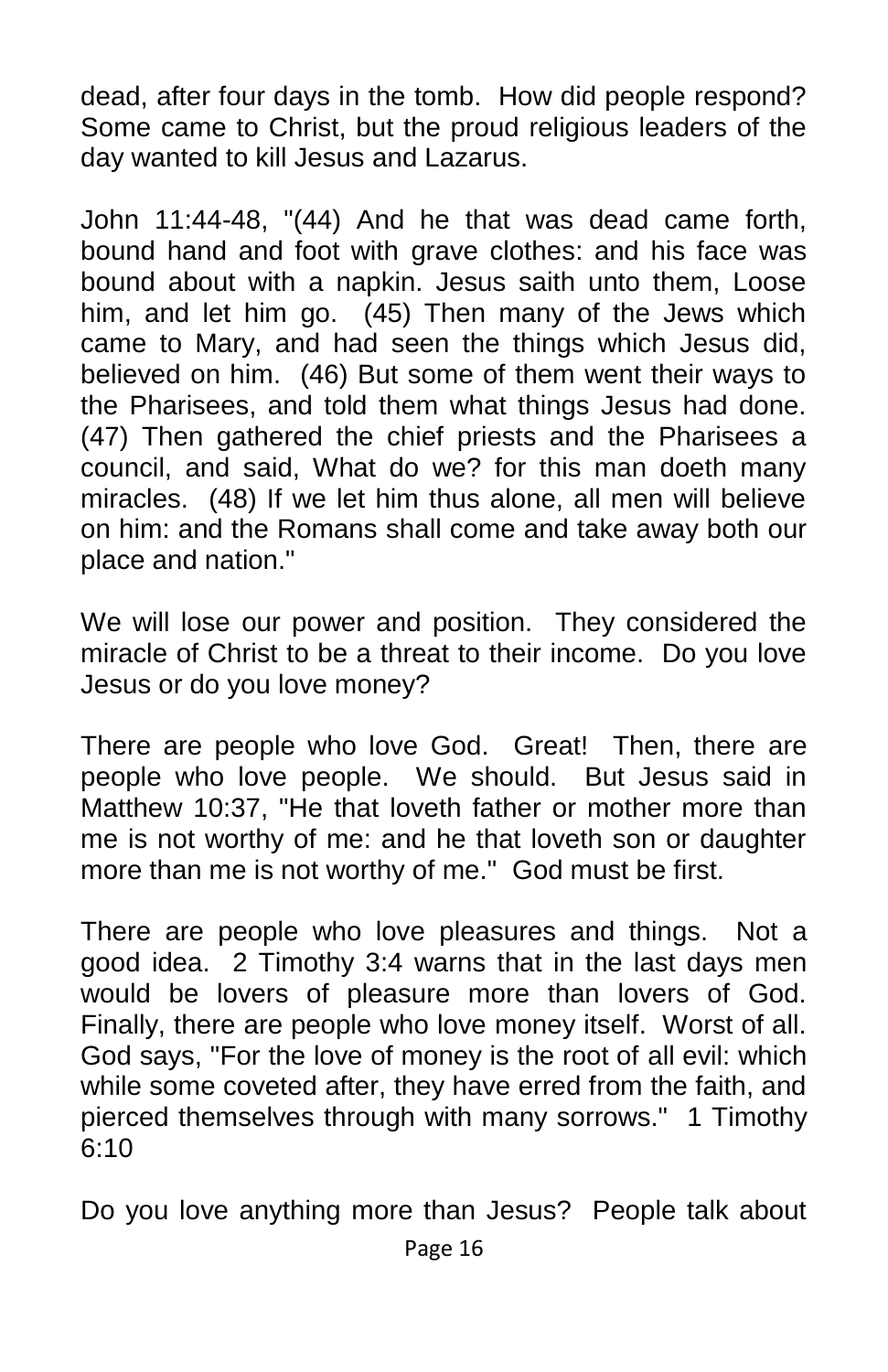going to heaven and they don't have a clue. They don't know who Jesus is. They don't know what His Word says.

(31) And he said unto him, If they hear not Moses and the prophets, neither will they be persuaded, though one rose from the dead.

Christ rose from the dead, victorious over sin and death. Christ met with more than 500 people before He ascended into Heaven and not one single person could ever be forced to deny the resurrection under threat of torture or death.

"But without faith it is impossible to please him: for he that cometh to God must believe that he is, and that he is a rewarder of them that diligently seek him." Hebrews 11:6

When it's all said and done, we come to Christ by faith or we don't come. We come to be saved or we are lost.

If the Spirit of God is speaking to you today, then today is your day of salvation. II Corinthians 6:2 says that at just the right time, God heard you. If you cry out to God, He will hear you. On the day of salvation, He will help you. He will send the Holy Spirit to guide you and draw you to him. Certainly, the "right time" is now. Today is the day of salvation! There is no guarantee of tomorrow. Your heart may become hard and your ears deaf to His call. Today, if you are fortunate enough to hear His voice, I urge you to say yes to Christ and His love.

You can experience a spiritual rebirth today. Romans 10:9 says, "That if thou shalt confess with thy mouth the Lord Jesus, and shalt believe in thine heart that God hath raised him from the dead, thou shalt be saved."

Will you pray today and begin your journey with Christ? "Lord Jesus, I confess with my mouth today that you are the